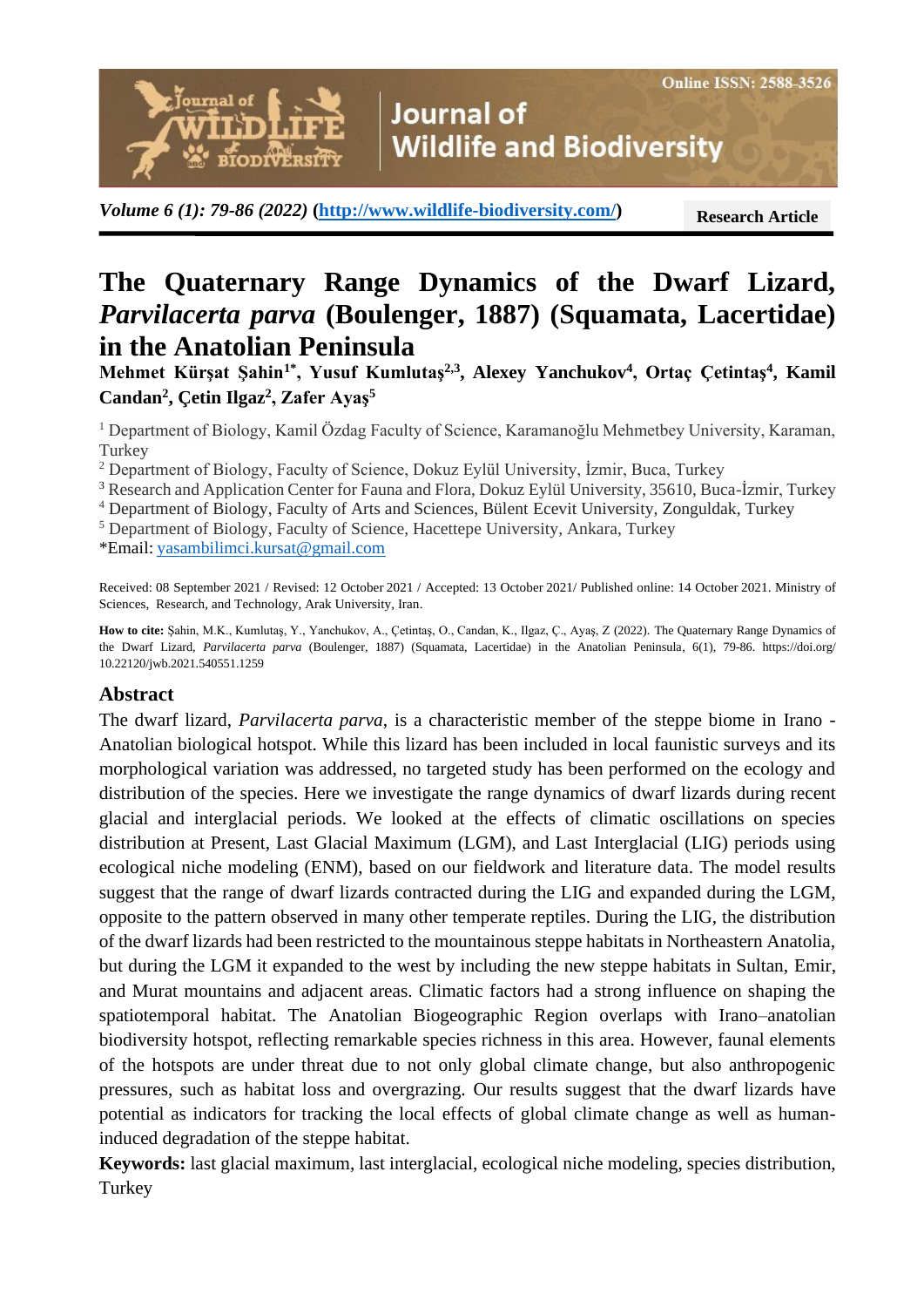## **Introduction**

The real accessibility of geographically and climatologically supported organismal information proposes new perceptions into evolutionary processes (Rivera et al., 2021). One of the commonly used approaches to examine these viewpoints is to evaluate species distribution patterns via benefiting from ecological niche modeling (ENM) (Phillips et al., 2006). ENM is deeply associated with georeferenced occurrence data of species (set of geographical coordinates where the species is observed) and environmental data (i.e climatological, and/or topological data) and generates potential geographic distribution predictions for the species of interest (Guisan & Thuiller, 2005). Due to its continuously developing stages, this modeling approach not only gives the current potential distribution of the species but also past and future distribution patterns by using reconstructed climate data projections (IPCC, 2007; Waltari et al., 2007).

One of the undeniable factors to understand biogeography is that modern-day populations and communities have been shaped by the interactions of organisms and their environments in the past (Gherghel, 2021). Besides, it is well known that the climatic oscillations in the Late Pleistocene glacial (Last Glacial Maximum: LGM 21000 years ago) and interglacial periods (the Last Interglacial: LIG ~130000-116000 years ago) have a profound influence on ecosystems in the Northern Hemisphere (Conradi et al., 2020; Perktaş, Gür, Sağlam, et al., 2015; Ülker et al., 2018). The "expansion-contraction" model has been used widely and successfully to explain the change in species distribution during climate fluctuations (Horreo et al., 2018; Provan & Bennett, 2008). According to this model, the climate during the glacial periods was too cold and dry for the survival of most species within their present-day range, so they were retreating to warmer parts of the range at lower latitudes. Thereafter, the species recolonized the new areas at higher elevations with a range expansion during the interglacial periods. However, this model mostly applies to temperate species and is less suitable for those species that have preferences to drier and colder habitats (Gür, 2013).

Studies in the last two decades have uncovered the role of the Anatolian Peninsula as a refugium for several taxa (Gür, 2013; Korkmaz et al., 2014; Kornilios et al., 2012; Perktaş et al., 2015a; Perktaş et al., 2015b; Rokas et al., 2003). Wetter conditions with a higher precipitation rate during the LGM along the western part of the peninsula (Sarıkaya et al., 2008) enabled wider suitable vegetation ranges for the species, which are adapted to the poikilothermic strategy. Multiple studies demonstrated that lizards are particularly good model organisms to examine the evolutionary history dynamics via ENM predictions in terrestrial habitats (Gül et al., 2018; Kurnaz et al., 2016). Because ENM has been widely used to assess a geographic range of species via abiotic environmental conditions (i.e. temperature, precipitation dynamics, and topography) (Kozak et al., 2008). The reason behind this phenomenon was described as the fundamental niche of the species by (Hutchinson, 1957).

The Anatolian Biogeographic Region includes a steppe and steppe forest region of 321754 km2, however, the actual range of the steppe vegetation is limited to 180316 km2 (56% of the potential distribution). The rest of the region (44%) has been transformed into croplands (Ambarlı et al., 2016). The Anatolian steppes host 63% of the herpetofauna diversity in Turkey (Ambarlı et al., 2016). While the complex steppe biome includes a large number of species (Zeng et al., 2014), examining a single representative species can be a practical way for tracing the effects of climate on the Spatio-temporal distribution of the entire ecosystem.

The dwarf lizard, *Parvilacerta parva* (Boulenger, 1887), is a diurnally active species distributed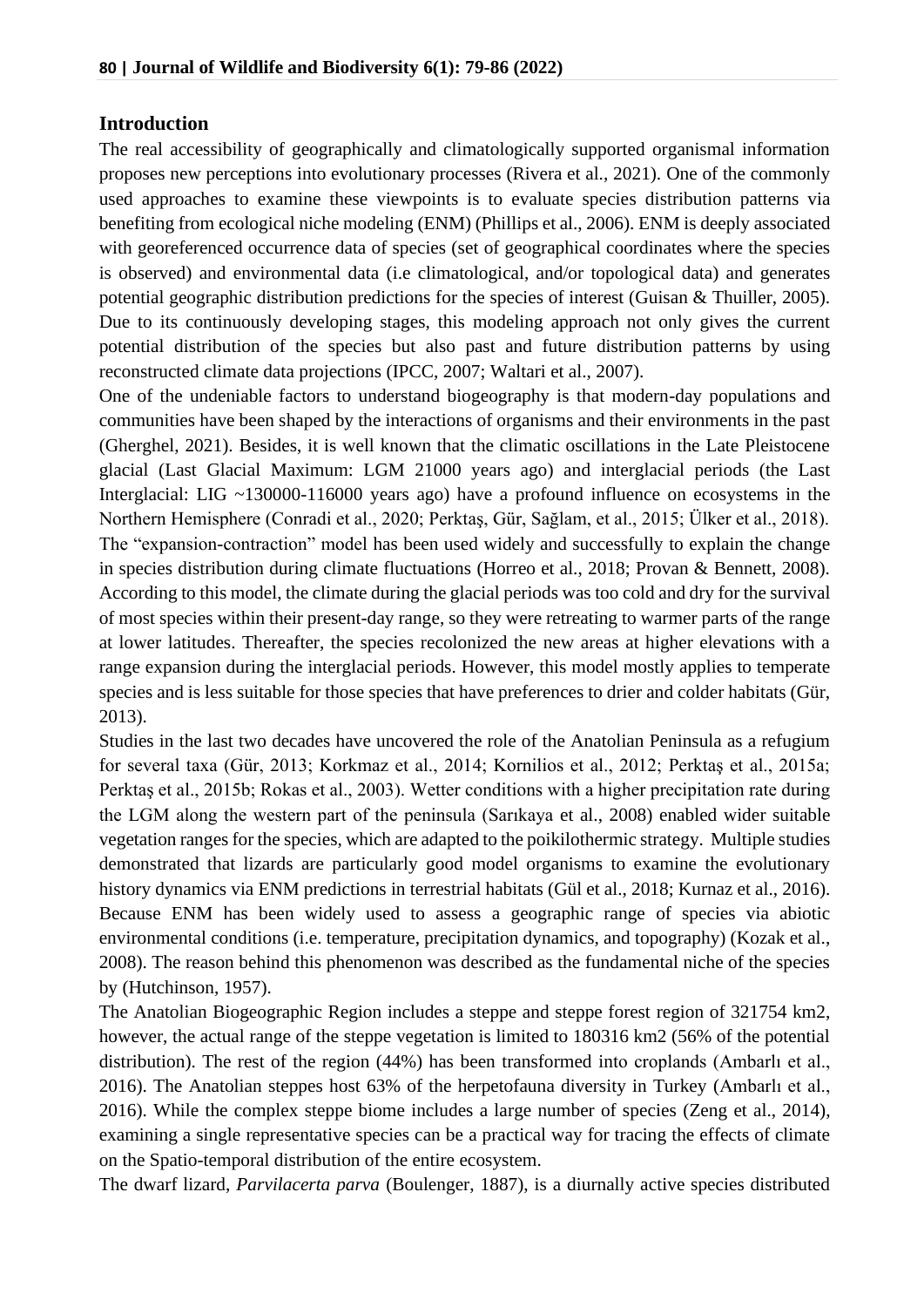along the steppes and alpine meadows of central and eastern Anatolia and adjacent Armenia. Its chorotype is described as Armeno-Anatolian endemic (Kurnaz, 2020; Sindaco et al., 2000). The geographic distribution of the dwarf lizard has two major climate zones, Central and North-Eastern Anatolia, that are drier and colder than the other zones in Turkey (Beck et al., 2018; Unal et al., 2003). The annual activity period of the dwarf lizards is between mid-April and the end of September, and they hibernate during the winter and very early spring (Arakelyan et al., 2011). This strong dependence on abiotic factors makes the dwarf lizards highly suitable organisms to study via ENM.

Our main aim is to evaluate the effects of climate oscillations on the distribution pattern of the dwarf lizard. We hypothesized that their distribution should have contracted during interglacial climatic conditions (LIG and present) and expanded during drier and colder conditions in LGM. Additionally, we speculate about the role of the Anatolian steppes in the distribution of dwarf lizards throughout the LIG and LGM.

## **Material and methods**

## **Study area and input data**

This study was conducted within 25-460 East Longitude and 34-430 North Latitude, covering the Anatolian Peninsula, the Caucasus Region (since part of the dwarf lizard range in Armenian steppe habitats), and the Levantine Region (where the sister species, *Parvilacerta fraasi*, occurs). A total of 119 occurrence records were gathered from our field observations and the literature records (Atagün, 1984; Baran et al., 1992; Basoğlu & Baran, 1977; Kumlutaş et al., 2004; Mülayim et al., 2001; Peters, 1962) (Supplementary File 1). In cases where the locality information was not directly given in any GPS format, an online geographic system software (i.e. Google Earth Pro) was used to determine the most accurate location. The map of the current distribution for the dwarf lizards is shown in Figure 1. To avoid the spatial sampling biases and misinterpretation of the distribution map, these occurrence records were spatially rarefied by removing at least one locality in each 10 km by using SDM Toolbox 2.0 (Brown, 2014).



**Figure 1.** Species occurrence records for the dwarf lizard in Anatolia Nineteen bioclimatic, and one topographic (elevation) parameter were downloaded from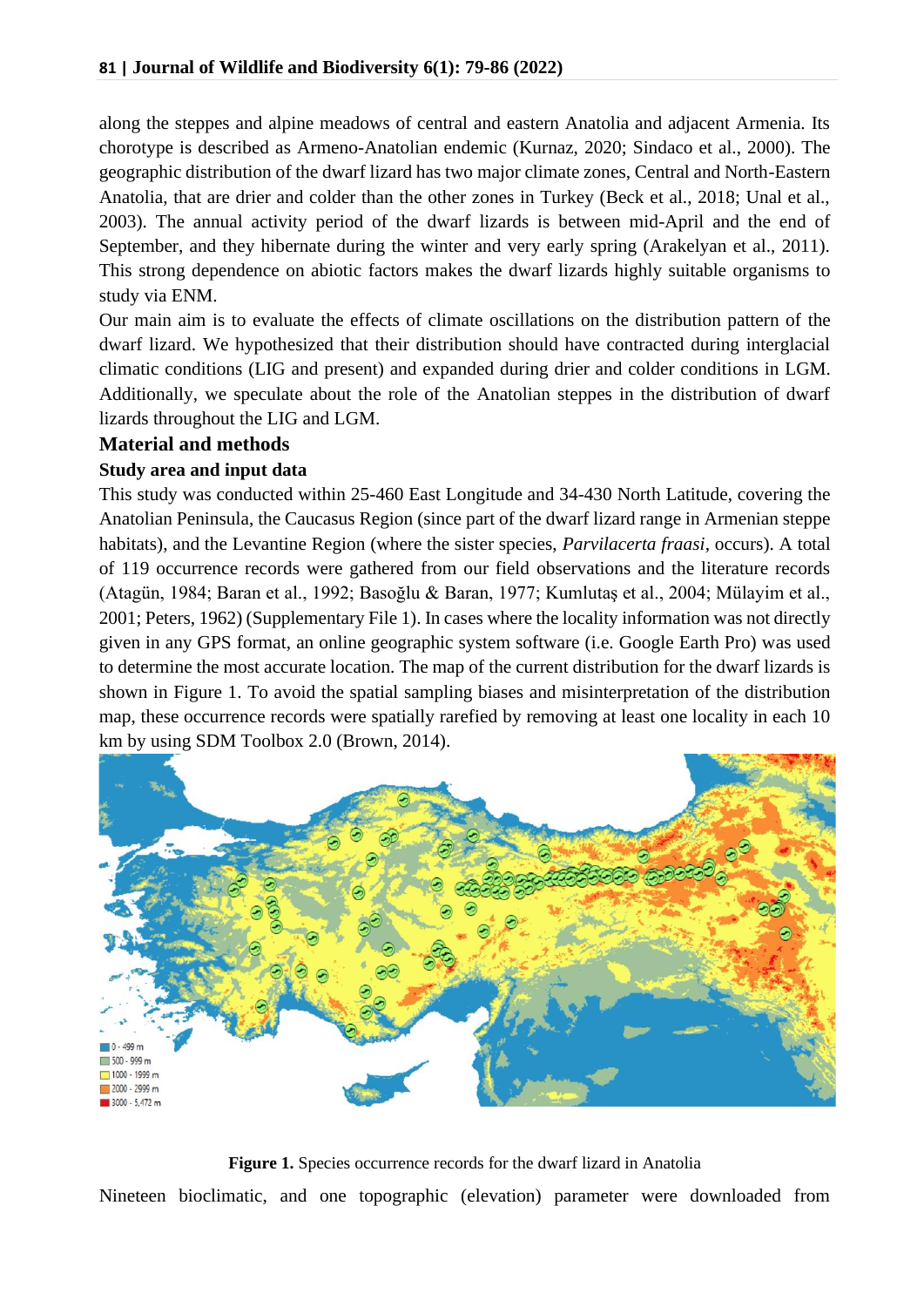WorldClim as v.1.4 (Hijmans et al., 2005; www.worldclim.org) in 2.5 Arc Second spatial resolution (~4.63 km at the equator) (Supplementary File 2). In addition, to present climatological parameters, the Model for Interdisciplinary Research on Climate (MIROC) was used for paleoclimatological data on LIG and LGM (Watanabe et al., 2010). The resolution of the LIG climatic data was 30'', therefore we converted these data to a resolution of 2.5' for their compatibility with Present and LGM. All layers were clipped by using ArcGIS 10.6.1 (ESRI) to fit the study area. Correlation coefficients between variables were calculated in R 3.6.3 (R. Core Team, 2018) and highly correlated variable pairs ( $r \ge |0.8|$ ) were excluded from analysis for eliminating the adverse consequences from other parameters (Table 1).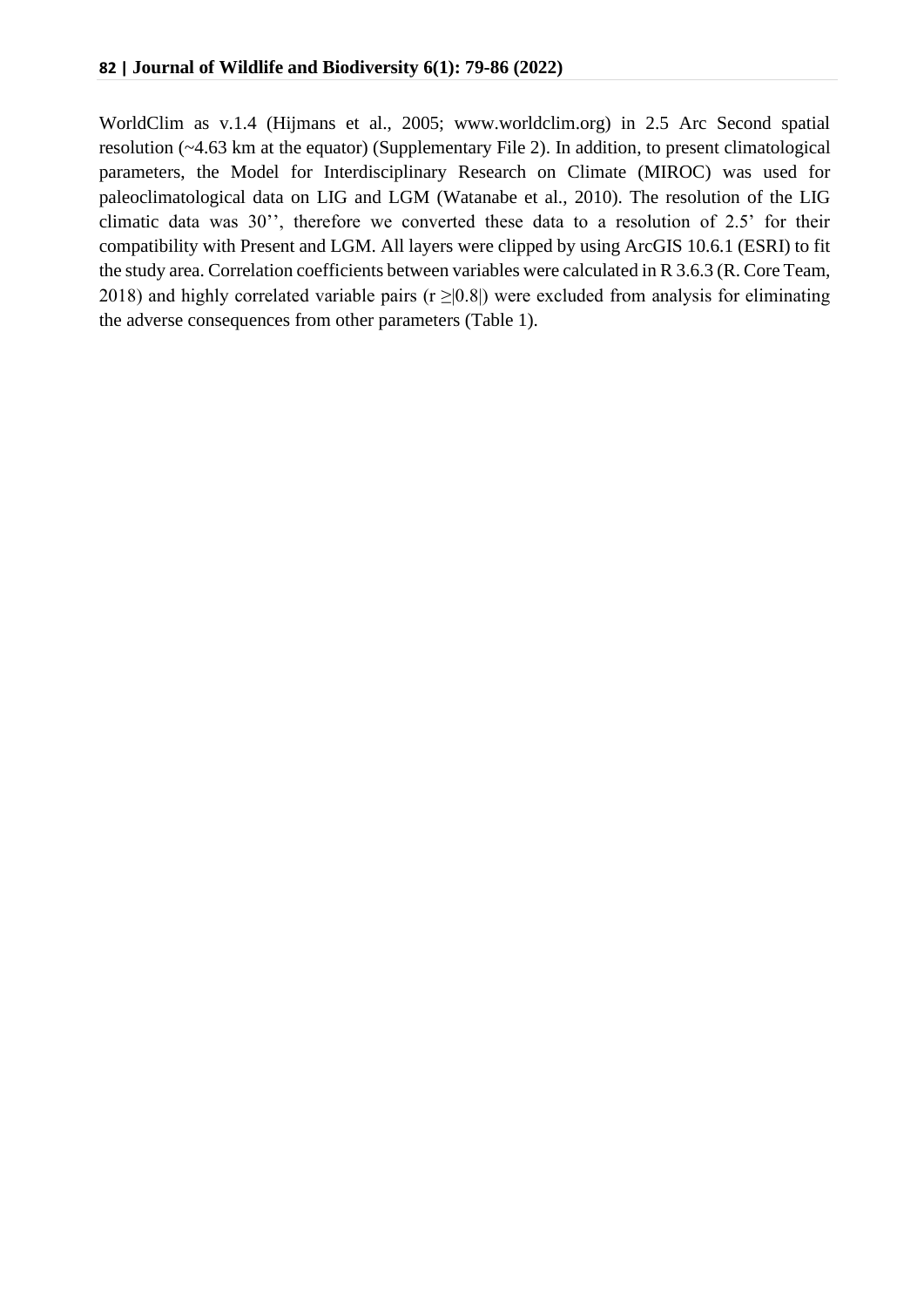## **2 | Journal of Wildlife and Biodiversity 6(1): 79-86 (2022)**

|               |         |      |         |      |         |         |         |         |         | Bio_2 Bio_3 Bio_4 Bio_5 Bio_6 Bio_7 Bio_8 Bio_9 Bio_10 Bio_11 Bio_12 Bio_13 Bio_14 Bio_15 Bio_16 Bio_17 Bio_18 Bio_19 ELEV |          |         |         |         |         |         |          |          |         |
|---------------|---------|------|---------|------|---------|---------|---------|---------|---------|----------------------------------------------------------------------------------------------------------------------------|----------|---------|---------|---------|---------|---------|----------|----------|---------|
| $Bio_1$       | $-0.06$ | 0.69 | $-0.67$ | 0.67 | 0.94    | $-0.65$ | $-0.20$ | 0.55    | 0.89    | 0.96                                                                                                                       | $-0.13$  | $-0.12$ | $-0.37$ | 0.32    | $-0.09$ | $-0.37$ | $-0.18$  | 0.41     | $-0.89$ |
| $Bio_2$       |         | 0.34 | 0.27    | 0.48 | $-0.29$ | 0.57    | 0.34    | $-0.02$ | 0.04    | $-0.18$                                                                                                                    | $-0.72$  | $-0.63$ | $-0.63$ | 0.19    | $-0.62$ | $-0.61$ | $-0.45$  | $-0.60$  | 0.03    |
| $Bio_3$       |         |      | $-0.79$ | 0.36 | 0.72    | $-0.58$ | $-0.03$ | 0.33    | 0.41    | 0.77                                                                                                                       | $-0.30$  | $-0.34$ | $-0.57$ | 0.28    | $-0.28$ | $-0.53$ | $-0.22$  | 0.20     | $-0.72$ |
| $Bio_4$       |         |      |         | 0.02 | $-0.86$ | 0.94    | 0.22    | $-0.31$ | $-0.28$ | $-0.84$                                                                                                                    | $-0.18$  | $-0.06$ | 0.17    | $-0.13$ | $-0.11$ | 0.14    | $-0.08$  | $-0.57$  | 0.71    |
| $Bio_5$       |         |      |         |      | 0.39    | 0.12    | 0.01    | 0.48    | 0.87    | 0.47                                                                                                                       | $-0.52$  | $-0.40$ | $-0.57$ | 0.36    | $-0.39$ | $-0.58$ | $-0.48$  | $-0.12$  | $-0.50$ |
| Bio_6         |         |      |         |      |         | $-0.87$ | $-0.28$ | 0.52    | 0.71    | 0.99                                                                                                                       | 0.08     | 0.03    | $-0.24$ | 0.25    | 0.07    | $-0.23$ | $-0.05$  | 0.58     | $-0.85$ |
| Bio_7         |         |      |         |      |         |         | 0.31    | $-0.30$ | $-0.30$ | $-0.82$                                                                                                                    | $-0.36$  | $-0.25$ | $-0.05$ | $-0.08$ | $-0.29$ | $-0.07$ | $-0.20$  | $-0.70$  | 0.65    |
| Bio_8         |         |      |         |      |         |         |         | $-0.15$ | $-0.19$ | $-0.26$                                                                                                                    | $-0.49$  | $-0.46$ | 0.06    | $-0.39$ | $-0.50$ | 0.10    | 0.23     | $-0.67$  | $-0.01$ |
| Bio_9         |         |      |         |      |         |         |         |         | 0.55    | 0.52                                                                                                                       | $-0.09$  | $-0.10$ | $-0.39$ | 0.22    | $-0.08$ | $-0.40$ | $-0.48$  | 0.24     | $-0.35$ |
| $Bio_10$      |         |      |         |      |         |         |         |         |         | 0.75                                                                                                                       | $-0.24$  | $-0.16$ | $-0.37$ | 0.36    | $-0.14$ | $-0.39$ | $-0.30$  | 0.23     | $-0.70$ |
| $Bio_11$      |         |      |         |      |         |         |         |         |         |                                                                                                                            | $0.00\,$ | $-0.03$ | $-0.32$ | 0.29    | 0.01    | $-0.31$ | $-0.11$  | 0.53     | $-0.87$ |
| $Bio_12$      |         |      |         |      |         |         |         |         |         |                                                                                                                            |          | 0.93    | 0.48    | 0.10    | 0.93    | 0.47    | 0.25     | 0.77     | 0.21    |
| $Bio_13$      |         |      |         |      |         |         |         |         |         |                                                                                                                            |          |         | 0.36    | 0.33    | 0.99    | 0.33    | 0.11     | 0.77     | 0.26    |
| $Bio_14$      |         |      |         |      |         |         |         |         |         |                                                                                                                            |          |         |         | $-0.66$ | 0.30    | 0.98    | 0.80     | 0.05     | 0.19    |
| <b>Bio_15</b> |         |      |         |      |         |         |         |         |         |                                                                                                                            |          |         |         | 1.00    | 0.38    | $-0.71$ | $-0.65$  | 0.48     | $-0.06$ |
| $Bio_16$      |         |      |         |      |         |         |         |         |         |                                                                                                                            |          |         |         |         |         | 0.27    | 0.08     | 0.81     | 0.23    |
| $Bio_17$      |         |      |         |      |         |         |         |         |         |                                                                                                                            |          |         |         |         |         |         | $0.82\,$ | $0.02\,$ | 0.16    |
| $Bio_18$      |         |      |         |      |         |         |         |         |         |                                                                                                                            |          |         |         |         |         |         |          | $-0.01$  | $-0.14$ |
| <b>Bio_19</b> |         |      |         |      |         |         |         |         |         |                                                                                                                            |          |         |         |         |         |         |          |          | $-0.25$ |

**Table 1.** Pearson correlation table of variables for the dwarf lizard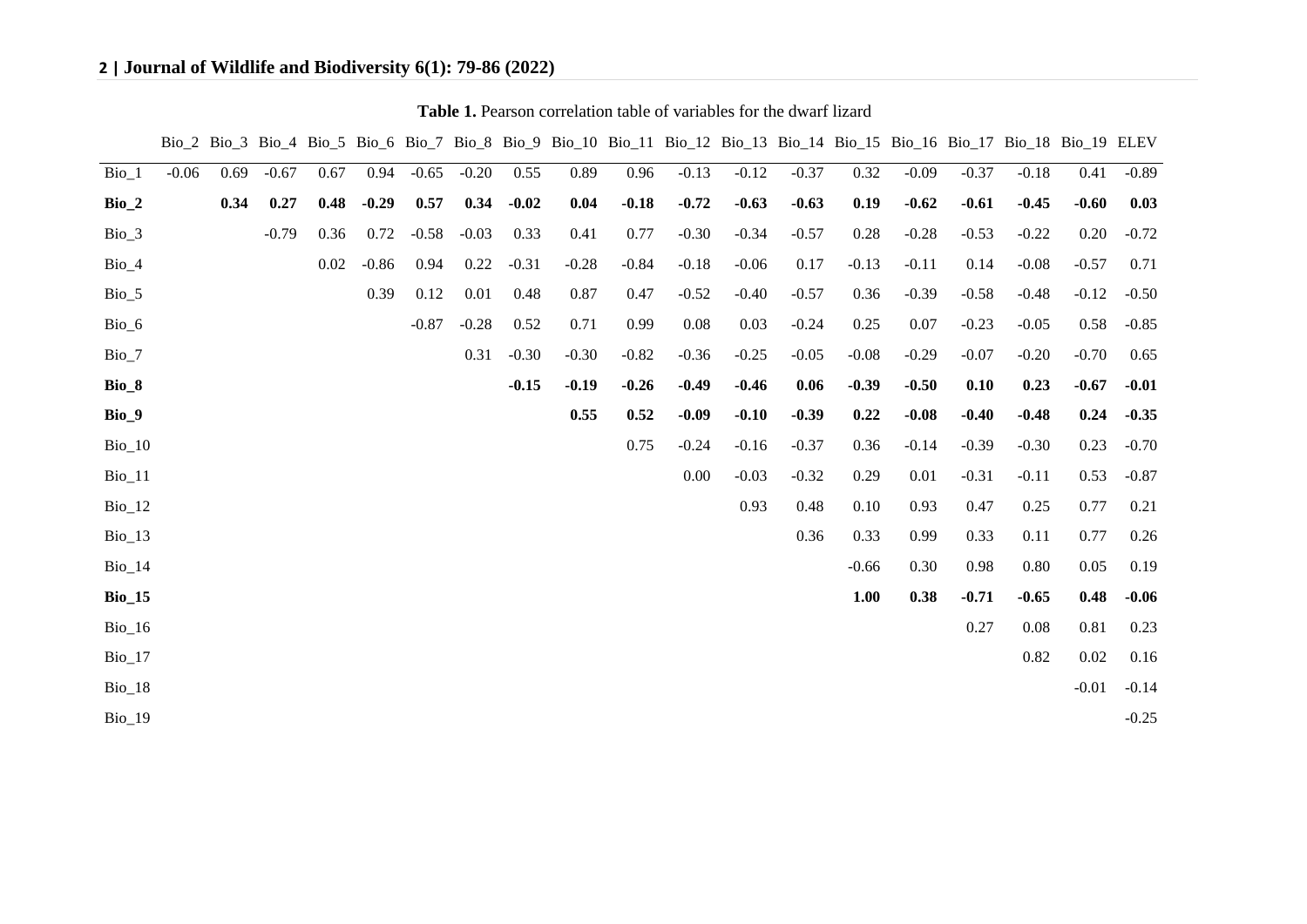#### **Ecological Niche Modelling (ENM)**

We used the maximum entropy machine learning algorithm (MaxEnt), v 3.4.1 (Phillips et al., 2017) to construct the models under Present conditions and projecting to LIG and LGM. MaxEnt is a useful and widely adopted tool that uses only presence records to get a high model performance even with low occurrence data (Merow et al., 2013). The following settings were applied to the candidate models: the convergence threshold is 0.00001, the maximum number of iterations is 500, the regularization multipliers are 0.1, 0.2, 0.3,...1) , five feature classes (hinge, threshold, product, quadratic, and linear). 20% of occurrence data and 8263 background points were used as test points. To check the importance of variables, the jackknife test was used and ten bootstrap replicates estimated statistical support for the constructed models (Elith et al., 2011). The power of the model was determined by the surface area under the receiver operator (ROC) and the area under the curve (AUC) (Peterson et al., 2008; Phillips et al., 2017). The AUC is a score between 0.5 (no better than random prediction) and 1 (the flawless predicted model).

#### **Results**

Pearson correlation coefficients among climatic and topographic layers indicated that four parameters varied 8.5 % to 72.8 % can be taken into account for the species distribution model of dwarf lizards. These were Bio 2 (Mean Diurnal Range), Bio 8 (Mean Temperature of Wettest Quarter), Bio 9 (Mean Temperature of Driest Quarter), and Bio 15 (Precipitation Seasonality). The contributions of the variables are given in Table 2. Based on the results, Bio 9 made the largest contribution to species presence at 72.8 %, and Bio 15 made the lowest contribution at 8.5%. However, the possible effect of Bio 8 was ignored due to its irregular pattern as a climatological parameter. The estimated training AUC value (mean  $\pm$  SD) from rarefied 103 occurrence points was  $0.886 \pm 0.027$  indicating that the AUC value is sufficiently high to keep in the analysis. Besides, the small SD for the mean AUC indicated that the ENM performance was sufficiently strong in response to variation in the occurrence records for training and test. Lastly, the model constructed from the test occurrence records performed better in each replicate compared to a random prediction ( $P < 0.001$ ).

| <b>Variable</b> | <b>Percent contribution</b> | <b>Permutation importance</b> |
|-----------------|-----------------------------|-------------------------------|
| Bio 9           | 72.8                        | 79.6                          |
| $Bio_2$         | 17.8                        | 15.2                          |
| $Bio_15$        | 8.5                         | 4.1                           |
| $Bio_8$         | 0.9                         | 1.2                           |

**Table 2**. Contribution of variables to model prediction

The logistic outputs of the ENM for three time periods (LIG, LGM, and the present) are shown on Figure 2 a-c. The model prediction for the present period was profoundly consistent with the actual distribution range of the dwarf lizard, also suggesting that the dwarf lizard is almost at equilibrium with the climate (Figure 2 a). This map includes the steppe vegetation and alpine meadows of the Anatolian Peninsula, especially on the central and eastern side, which the species preferably inhabit. However, even though the species range extended to the western part of the Peninsula, the predicted range does not display a continuity pattern like the central and the eastern parts.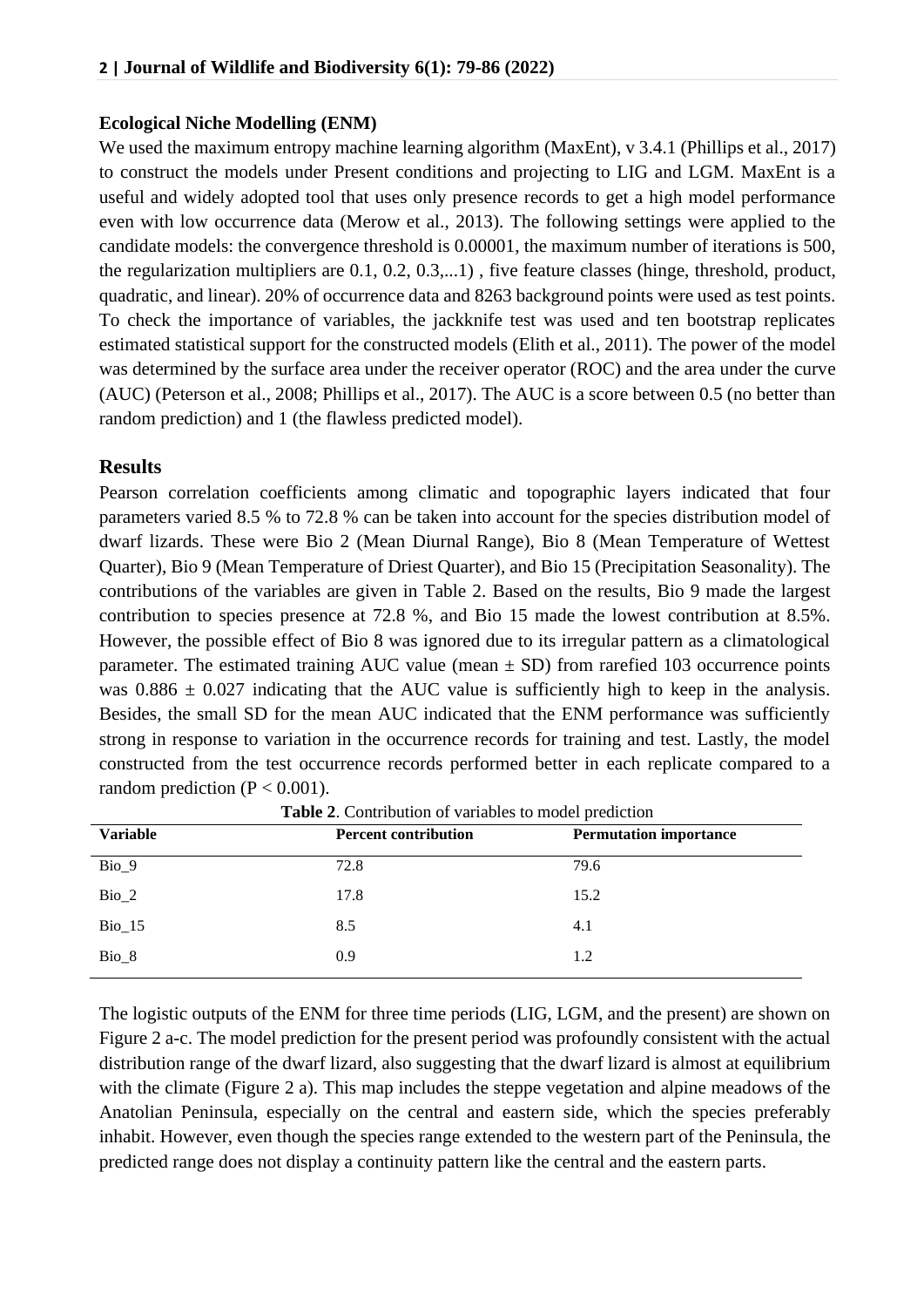N

**Habitat Suitability**  $|0.00 - 0.10|$ 

 $0.10 - 0.25$  $0.25 - 0.50$  $\boxed{0.50 - 0.75}$  $\begin{array}{|c|c|} \hline \textbf{0.75 - 1.00} \hline \end{array}$ 



**Figure 2.** Habitat suitability predictions of the dwarf lizard for a. Present, b. LGM, c. LIG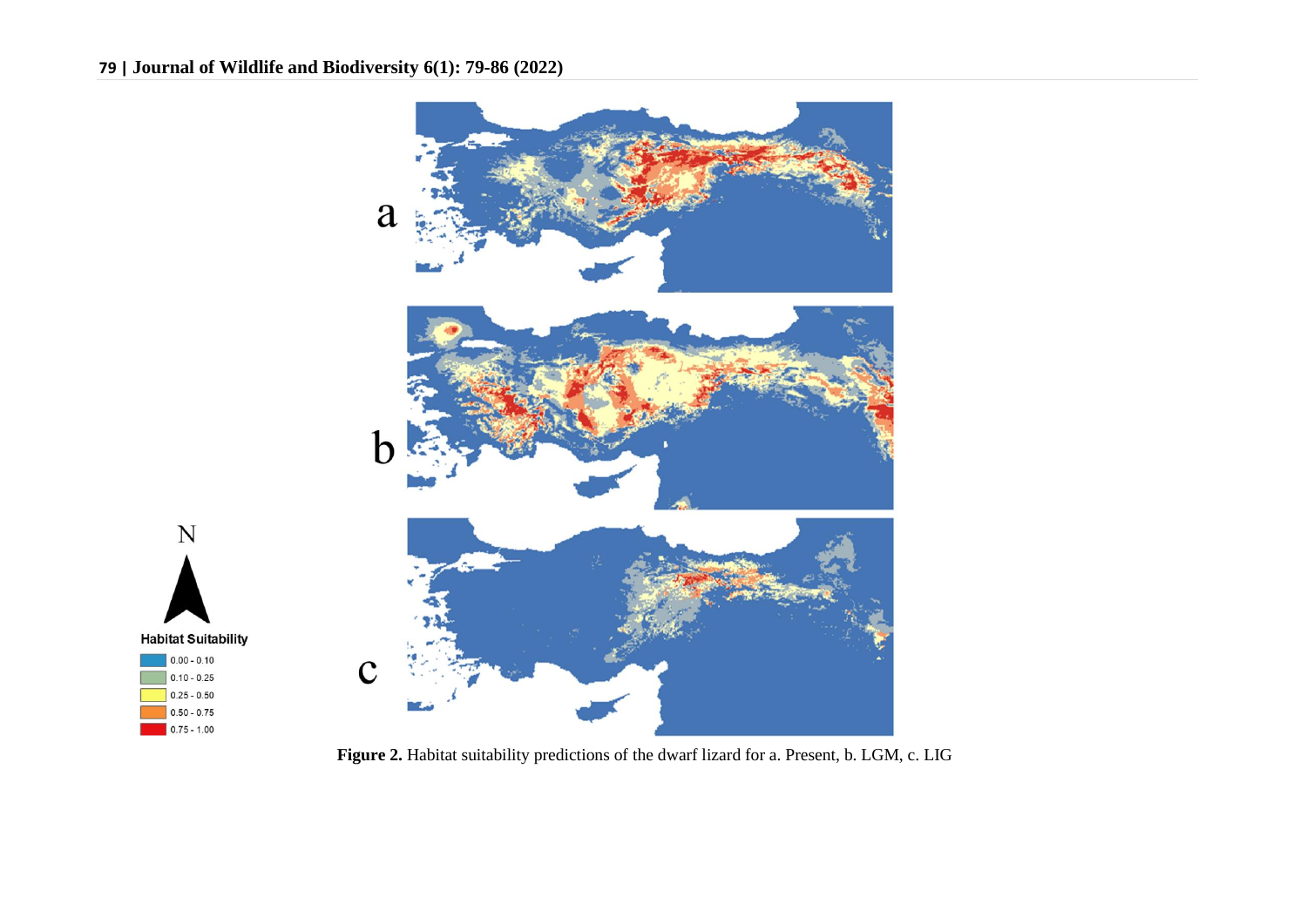## **Discussion**

Several biotic and abiotic factors have large effects on the species' distribution (Peterson, 2011). Therefore, to perceive the responses of dwarf lizards to the climatic oscillations through the Late Quaternary glacial-interglacial cycles, we used ENM as a useful tool in analytical biology, to evaluate the range of species and develop hypotheses about their evolutionary history. One of the most useful properties of ENM is that it only requires species occurrences and environmental variables. The Irano - Anatolian biodiversity hotspot is one of the three worldwide hotspots spanning the Anatolian peninsula (Mittermeier et al., 2011). The steppic parts of the Anatolian Biogeographic Region overlap with this hotspot, which hosts one of the seven identified grassland hotspots in the Palearctic Realm (Figure 3) (Dengler et al., 2014). Three factors contribute to the high level of biodiversity in this region: (i) its biological intersection position among Asia, Europe, and Africa continents (Kışlalıoğlu & Berkes, 1987), (ii) land-use history (Ambarlı & Bilgin, 2014), and (iii) wide amplitude of abiotic factors (geology, soil type, climate regimes, etc.) (Şekercioğlu et al., 2011).

The reactions of dwarf lizards to the climate changes through the Late Quaternary epoch are comparable to that in other steppe-dependent species, such as Anatolian ground squirrels (Gür, 2013). The range of dwarf lizards contracted during the interglacial periods and expanded during the glacial periods. In other words, the general pattern of inter-glacial expansion and glacial range contraction of the temperate species ranges (Hewitt, 1999; Hewitt, 2000) does not apply to dwarf lizards. Although the phylogeography of the temperate and cold-adapted species has been comprehensively studied so far, the third group of species, like the dwarf lizard that is adapted to dry and occasionally warm conditions, and occupies steppes and other types of dry meadows, have received less attention (Kajtoch et al., 2016). Distributions of populations of mountainous and boreal taxa were narrower during the inter-glaciations than in glacials, including the Holocene epoch (Schmitt, 2009; Schönswetter et al., 2005; Varga, 2009). Importantly, steppe species are the most threatened organisms and steppes are the most threatened ecosystems in the European continent due to natural (i.e. drying and regional rainfall shifts, enhancing fire risk and restraining the capacity of species to move), and to the human-induced degradation and fractionation of steppes (Cremene et al., 2005; Fekete et al., 2014; Janišová et al., 2011). Further studies in the overlapping areas of the Anatolian Biogeographic Region and the Irano-Anatolian hotspot might also point out that these threats can be valid for these areas.

The fact that the predicted distribution of the dwarf lizards during the present period corresponds closely to its actual range, suggests that dwarf lizards are close to equilibrium with climatological dynamics (Figure 1, 2a). Moreover, this equilibrium also makes the reconstructed past predictions consistent, due to assumptions of species - climate equilibrium and stability of ecological niches over time have been met (Nogués-Bravo, 2009). The bio-climatological envelope that was made by BIOs 2, 8, 9, and 15 that are related to dryland ecosystems has met the expectations for a steppe habitat specialist species that includes the dwarf lizard. The Bio 9 refers to the "mean temperature" of the driest quarter", Bio 2 – the "mean diurnal range", and Bio 15 is "precipitation seasonality". These three variables contribute  $\sim$  99.1% to the distribution of the dwarf lizard and have also shaped the ecosystem services of habitats (Chen et al., 2015; Petrosyan et al., 2019). However, the possible effect of Bio 8 "Mean Temperature of Wettest Quarter" (percent contribution: 0.9%, permutation importance: 1.2 %) was ignored due to its odd spatial irregularities within the frame of discontinuities between adjoining pixels within the nonappearance of ecological gradients on the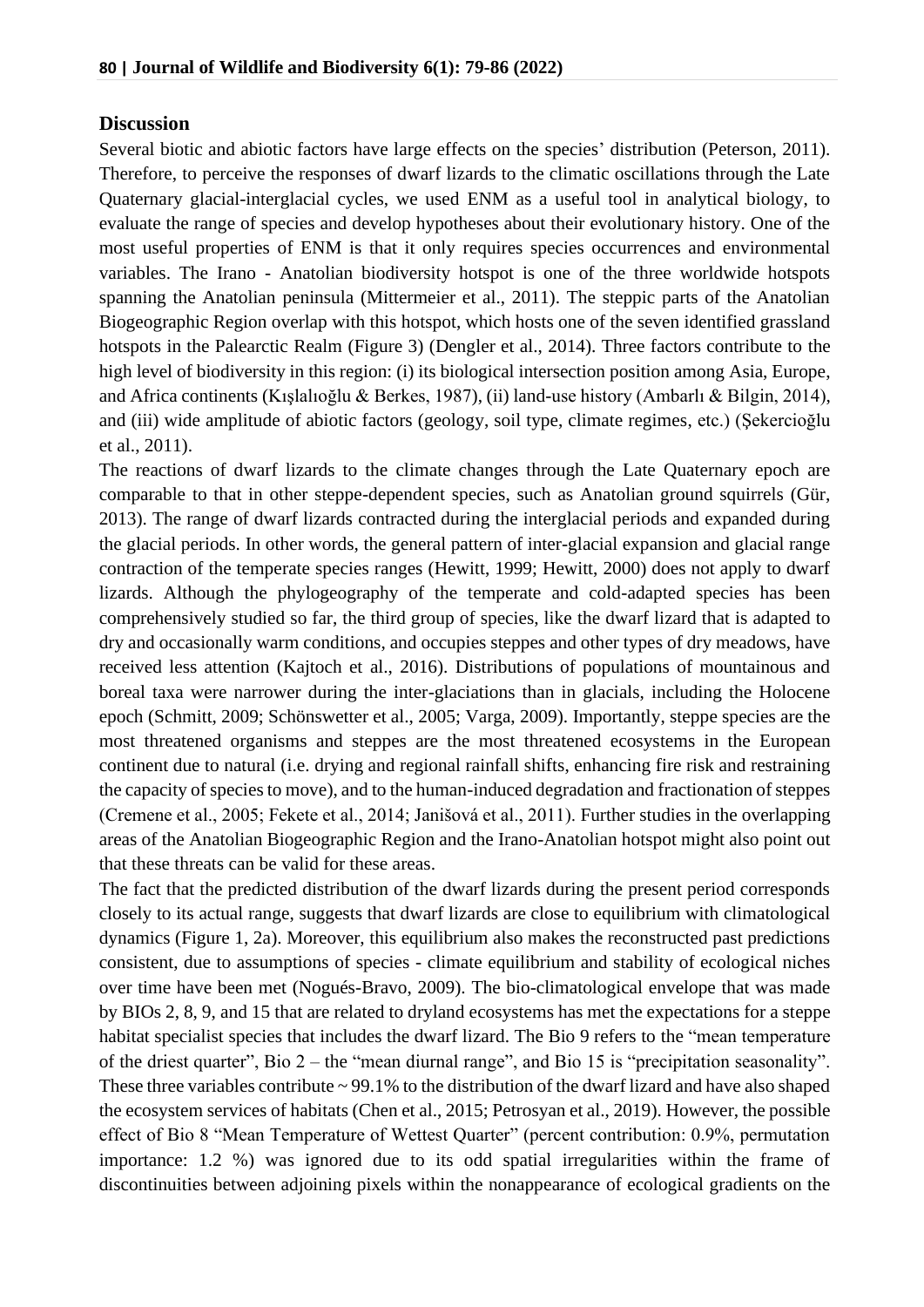ground as a climatological parameter (Ashraf et al., 2017; Behroozian et al., 2020).

Anatolian steppes expanded remarkably as a result of cold and dry conditions during the glacial periods (Atalay, 2020). It is most likely that dwarf lizards have followed this habitat expansion. For instance, the steppes in Sultan, Emir, and Murat Mountains may have enabled the lizards to extend their distribution through the LGM (Figure 2b). However, the climatic conditions in the interglacial periods (LIG, present caused the contraction of dwarf lizard populations (Figure 2a, c).



**Figure 3.** The general land cover types of Turkey (modified from Corine 2018)

## **Conclusion**

Incidentally, as these lizards are currently in the contraction phase, their habitat is further deteriorating due to anthropogenic degradation, such as overgrazing (Fırıncıoğlu et al., 2009). We argue that the dwarf lizard can be considered an indicator species for the Anatolian dry steppe habitat. Further studies on the molecular biogeography of dwarf lizards will help to reveal more details of the history of range dynamics in this lizard species.

## **Acknowledgments**

This study was based on Mehmet Kürşat Şahin's PhD thesis supervised by Dr. Zafer Ayaş. We give special thanks to Dr. David Tarkhnishvili for his comments and Dr. Murat Afsar, Dr. Mert Karış, Dr. Bahadır Akman, Doğan Sözbilen, Dr. Murat Tosunoğlu, Dr. Uğur Cengiz Erişmiş for sharing information on locality data. Finally, we wish to thank anonymous reviewers who helped us to improve the first draft. This work was supported by the Hacettepe University Scientific Research Coordination Unit. (Project Number FHD-2018-16241).

## **References**

Ambarlı, D., & Bilgin, C. C. (2014). Effects of landscape, land use and vegetation on bird community composition and diversity in Inner Anatolian steppes. Agriculture, Ecosystems & Environment, 182, 37–46.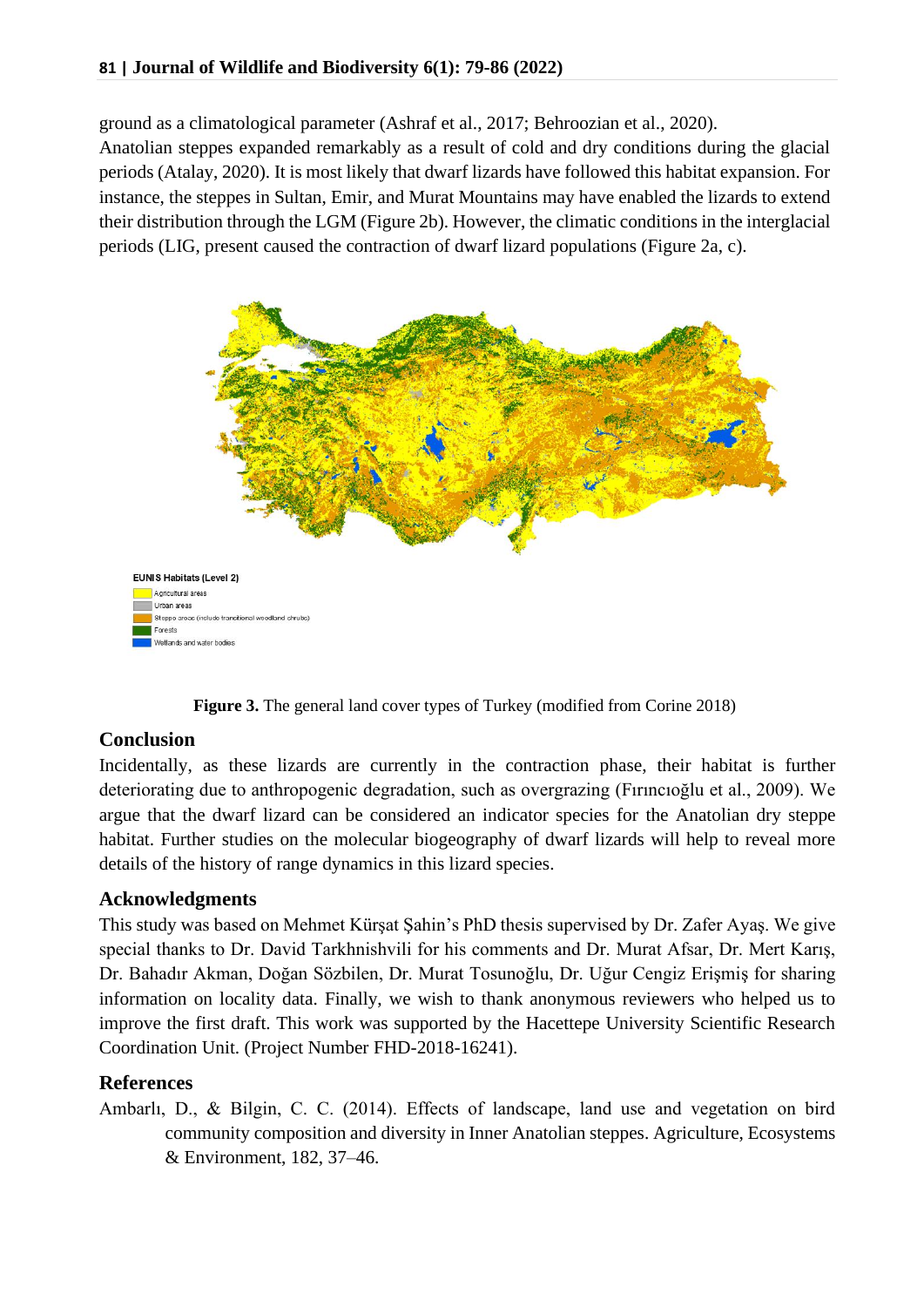- Ambarlı, D., Zeydanlı, U. S., Balkız, Ö., Aslan, S., Karaçetin, E., Sözen, M., Ilgaz, Ç., Ergen, A. G., Lise, Y., & Çağlayan, S. D. (2016). An overview of biodiversity and conservation status of steppes of the Anatolian Biogeographical Region. Biodiversity and Conservation, 25(12), 2491–2519.
- Arakelyan, M. S., Danielyan, F. D., Corti, C., Sindaco, R., & Leviton, A. E. (2011). "Herpetofauna of Armenia and Nagorno-Karabakh. Society for the Study of Amphibians and Reptiles (SSAR).
- Ashraf, U., Peterson, A. T., Chaudhry, M. N., Ashraf, I., Saqib, Z., Rashid Ahmad, S., & Ali, H. (2017). Ecological niche model comparison under different climate scenarios: A case study of *Olea* spp. In Asia. Ecosphere, 8(5), e01825.
- Atagün, F. (1984). Türkiye'de Lacerta parva (Reptilia, Lacertidae)'nın Taksonomik Araştırılması. Ege Üniversitesi (in Turkish).
- Atalay, İ. (2020). Paleoenvironmental conditions of the Late Pleistocene and early Holocene in Anatolia, Turkey. In Quaternary deserts and climatic change (pp. 227–237). CRC Press.
- Baran, İ., Yilmaz, I., Kete, R., Kumlutas, Y., & Durmus, S. H. (1992). Orta Karadeniz Bölgesinin Herpetofaunasi. Turkish Journal of Zoology, 16(3), 275–288.
- Basoğlu, M., & Baran, I. (1977). Türkiye Sürüngenleri, Kısım I, Kaplumbağa ve Kertenkeleler [Turkish Reptiles. Part I. Turtles and Lizards]. Ege Üniversitesi Kitaplar Serisi, 76, 1–219 (in Turkish).
- Beck, H. E., Zimmermann, N. E., McVicar, T. R., Vergopolan, N., Berg, A., & Wood, E. F. (2018). Present and future Köppen-Geiger climate classification maps at 1-km resolution. Scientific Data, 5, 180214.
- Behroozian, M., Ejtehadi, H., Peterson, A. T., Memariani, F., & Mesdaghi, M. (2020). Climate change influences on the potential distribution of *Dianthus polylepis* Bien. Ex Boiss.(Caryophyllaceae), an endemic species in the Irano-Turanian region. PloS One, 15(8), e0237527.
- Brown, J. L. (2014). SDM toolbox: A python-based GIS toolkit for landscape genetic, biogeographic and species distribution model analyses. Methods in Ecology and Evolution, 5(7), 694–700.
- Chen, L., Li, H. E., Zhang, P., Zhao, X., Zhou, L., Liu, T., Hu, H., Bai, Y., Shen, H., & Fang, J. (2015). Climate and native grassland vegetation as drivers of the community structures of shrub-encroached grasslands in Inner Mongolia, China. Landscape Ecology, 30(9), 1627– 1641.
- Conradi, T., Van Meerbeek, K., Ordonez, A., & Svenning, J.-C. (2020). Biogeographic historical legacies in the net primary productivity of Northern Hemisphere forests. Ecology Letters, 23(5), 800–810.
- Corine Land Cover (2018), Available online: https://land.copernicus.eu/pan-european/corine-landcover/clc2018 Retrieved August 20, 2020
- Cremene, C., Groza, G., Rakosy, L., Schileyko, A. A., Baur, A., Erhardt, A., & Baur, B. (2005). Alterations of steppe‐like grasslands in Eastern Europe: A threat to regional biodiversity hotspots. Conservation Biology, 19(5), 1606–1618.
- Dengler, J., Janišová, M., Török, P., & Wellstein, C. (2014). Biodiversity of Palaearctic grasslands: A synthesis. Agriculture, Ecosystems & Environment, 182, 1–14.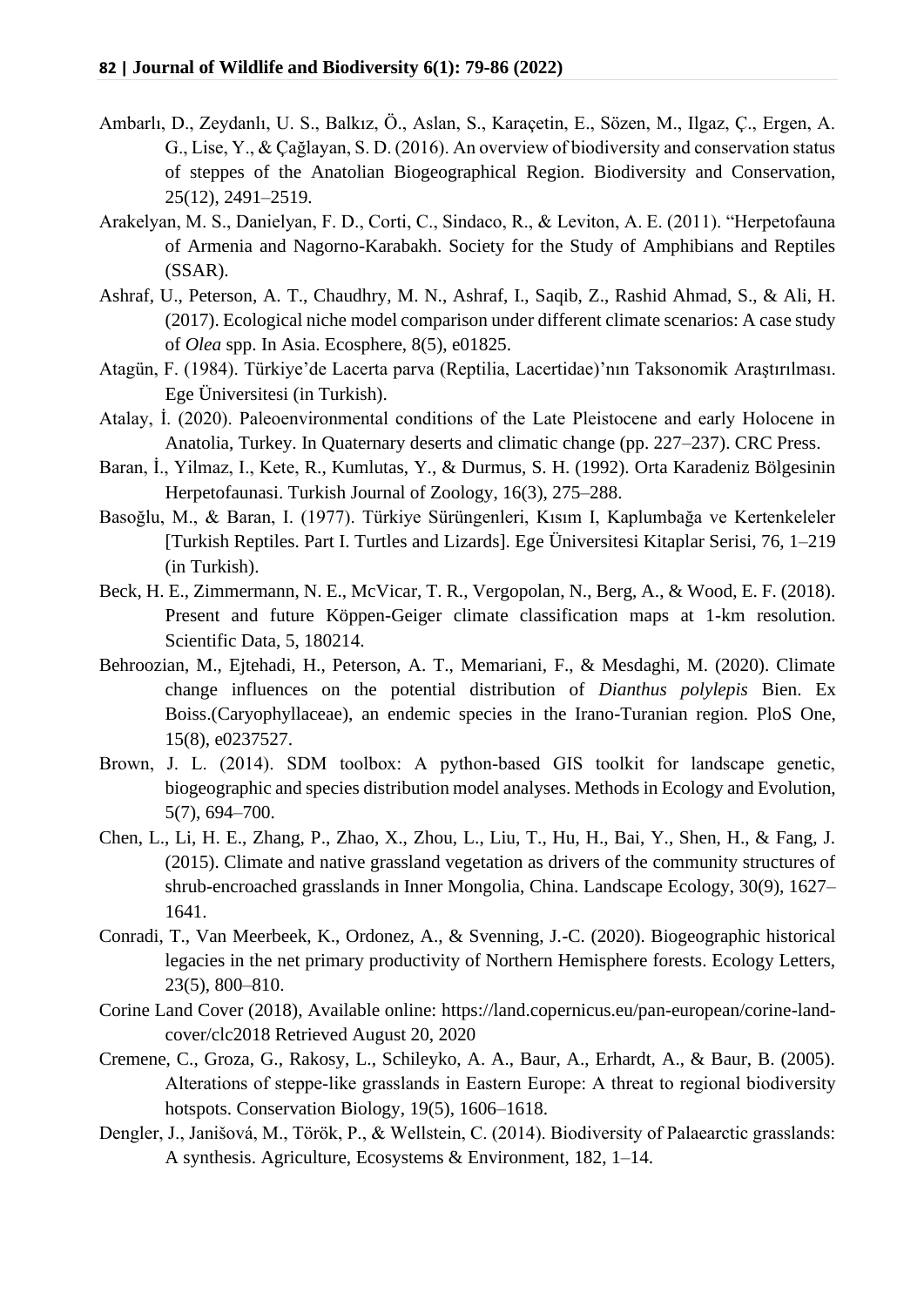- Elith, J., Phillips, S. J., Hastie, T., Dudík, M., Chee, Y. E., & Yates, C. J. (2011). A statistical explanation of MaxEnt for ecologists. Diversity and Distributions, 17(1), 43–57.
- Fekete, G., Molnár, Z., Magyari, E., Somodi, I., & Varga, Z. (2014). A new framework for understanding Pannonian vegetation patterns: Regularities, deviations and uniqueness. Community Ecology, 15(1), 12–26.
- Fırıncıoğlu, H. K., Seefeldt, S. S., Şahin, B., & Vural, M. (2009). Assessment of grazing effect on sheep fescue (*Festuca valesiaca*) dominated steppe rangelands, in the semi-arid Central Anatolian region of Turkey. Journal of Arid Environments, 73(12), 1149–1157.
- Gherghel, I. (2021). How Ecology and Evolution Shape Species Distributions and Ecological Interactions Across Time and Space. Case Western Reserve University.
- Guisan, A., & Thuiller, W. (2005). Predicting species distribution: Offering more than simple habitat models. Ecology Letters, 8(9), 993–1009.
- Gül, S., Kumlutaş, Y., & Ilgaz, Ç. (2018). Potential distribution under different climatic scenarios of climate change of the vulnerable Caucasian salamander (*Mertensiella caucasica*): A case study of the Caucasus Hotspot. Biologia, 73(2), 175–184.
- Gür, H. (2013). The effects of the Late Quaternary glacial–interglacial cycles on Anatolian ground squirrels: Range expansion during the glacial periods? Biological Journal of the Linnean Society, 109(1), 19–32.
- Hewitt, G. (2000). The genetic legacy of the Quaternary ice ages. Nature, 405(6789), 907.
- Hewitt, G. (1999). Post-glacial re-colonization of European biota. Biological Journal of the Linnean Society, 68(1–2), 87–112.
- Hijmans, R. J., Cameron, S. E., Parra, J. L., Jones, P. G., & Jarvis, A. (2005). Very high resolution interpolated climate surfaces for global land areas. International Journal of Climatology: A Journal of the Royal Meteorological Society, 25(15), 1965–1978.
- Horreo, J. L., Pelaez, M. L., Suárez, T., Breedveld, M. C., Heulin, B., Surget‐Groba, Y., Oksanen, T. A., & Fitze, P. S. (2018). Phylogeography, evolutionary history and effects of glaciations in a species (*Zootoca vivipara*) inhabiting multiple biogeographic regions. Journal of Biogeography, 45(7), 1616–1627.
- Hutchinson, G. E. (1957). Concluding remarks. Cold Spring Harbor Symposium on Quantitative Biology, 22, 415–457.
- IPCC. (2007). Climate Change 2007: The Physical Science Basis: Contribution of Working Group I to the Fourth Assessment Report of the Intergovernmental Panel on Climate Change: Summary for Policymakers and Technical Summary and Frequently Asked Questions. Cambridge University Press.
- Janišová, M., Bartha, S., Kiehl, K., & Dengler, J. (2011). Advances in the conservation of dry grasslands: Introduction to contributions from the seventh European Dry Grassland Meeting. Plant Biosystems-An International Journal Dealing with All Aspects of Plant Biology, 145(3), 507–513.
- Kajtoch, Ł., Cieślak, E., Varga, Z., Paul, W., Mazur, M. A., Sramkó, G., & Kubisz, D. (2016). Phylogeographic patterns of steppe species in Eastern Central Europe: A review and the implications for conservation. Biodiversity and Conservation, 25(12), 2309–2339.
- Kışlalıoğlu, M., Berkes, F., (1987). Biyolojik Çeşitlilik. Türkiye Çevre Sorunları Vakfı, Ankara (in Turkish).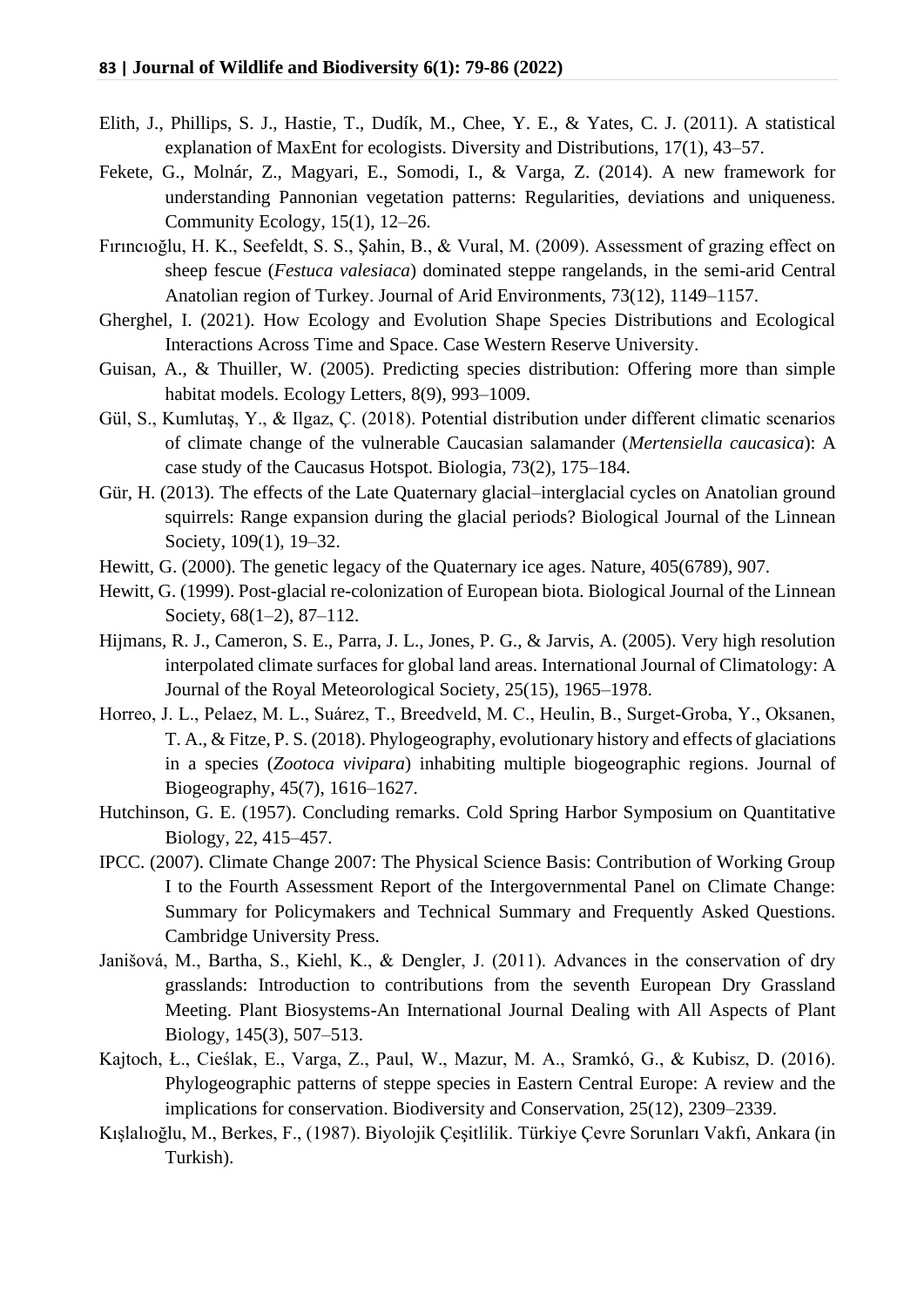- Korkmaz, E. M., Lunt, D. H., Çıplak, B., Değerli, N., & Başıbüyük, H. H. (2014). The contribution of Anatolia to European phylogeography: The centre of origin of the meadow grasshopper, Chorthippus parallelus. Journal of Biogeography, 41(9), 1793–1805.
- Kornilios, P., Ilgaz, Ç., Kumlutaş, Y., Lymberakis, P., Moravec, J., Sindaco, R., Rastegar-Pouyani, N., Afroosheh, M., Giokas, S., & Fraguedakis-Tsolis, S. (2012). Neogene climatic oscillations shape the biogeography and evolutionary history of the Eurasian blindsnake. Molecular Phylogenetics and Evolution, 62(3), 856–873.
- Kozak, K. H., Graham, C. H., & Wiens, J. J. (2008). Integrating GIS-based environmental data into evolutionary biology. Trends in Ecology & Evolution, 23(3), 141–148.
- Kumlutaş, Y., Durmuş, S. H., Kaska, Y., Öz, M., & Tunç, M. R. (2004). A morphological and taxonomic study on *Lacerta parva* Boulenger, 1887 (Sauria: Lacertidae) from West Taurus, Turkey. Asiatic Herpetological Research, 10, 202–207.
- Kurnaz, M. (2020). Species list of Amphibians and Reptiles from Turkey. Journal of Animal Diversity, 2(4), 10–32.
- Kurnaz, M., Gül, S., Bülbül, U., & Kutrup, B. (2016). The potential distribution of *Darevskia derjugini* (Nikolsky, 1898) with new locality records from Turkey. Developments in Science and Engineering, St. Kliment Ohridski Univ. Press, Sofia, 189–195.
- Merow, C., Smith, M. J., & Silander Jr, J. A. (2013). A practical guide to MaxEnt for modeling species' distributions: What it does, and why inputs and settings matter. Ecography, 36(10), 1058–1069.
- Mittermeier, R. A., Turner, W. R., Larsen, F. W., Brooks, T. M., & Gascon, C. (2011). Global biodiversity conservation: The critical role of hotspots. In Biodiversity hotspots (pp. 3–22). Springer.
- Mülayim, A., Tok, C. V., & Ayaz, D. (2001). Beyşehir (Konya) Civarından Toplanan *Lacerta parva* Boulenger, 1887 (Sauria: Lacertidae) Örnekleri Üzerinde Morfolojik Bir Çalışma, Anadolu University Journal of Science and Technology, 2(2), 345-349 .
- Nogués-Bravo, D. (2009). Predicting the past distribution of species climatic niches. Global Ecology and Biogeography, 18(5), 521–531.
- Perktaş, U., Gür, H., & Ada, E. (2015a). Historical demography of the Eurasian green woodpecker: Integrating phylogeography and ecological niche modelling to test glacial refugia hypothesis. Folia Zoologica, 64(3), 284–295.
- Perktaş, U., Gür, H., Sağlam, İ. K., & Quintero, E. (2015b). Climate-driven range shifts and demographic events over the history of Kruper's nuthatch *Sitta krueperi*. Bird Study, 62(1), 14–28.
- Peters, G. (1962). Die Zwergeidechse (*Lacerta parva*, Boulenger) und ihre Verwandschaftsbeziehungen zu anderen Lacertiden, insbesondere zur Libanon-Eidechse (*L. fraasi*i, Lehrs). Verlag nicht ermittelbar, Zoologische Jahrbücher / Abteilung für Systematik, 89, 407-478.
- Peterson, A. T. (2011). Ecological niche conservatism: A time-structured review of evidence. Journal of Biogeography, 38(5), 817–827.
- Peterson, A. T., Papeş, M., & Soberón, J. (2008). Rethinking receiver operating characteristic analysis applications in ecological niche modeling. Ecological Modelling, 213(1), 63–72.
- Petrosyan, V., Osipov, F., Bobrov, V., Dergunova, N., Nazarenko, E., Omelchenko, A., Danielyan, F., & Arakelyan, M. (2019). Analysis of geographical distribution of the parthenogenetic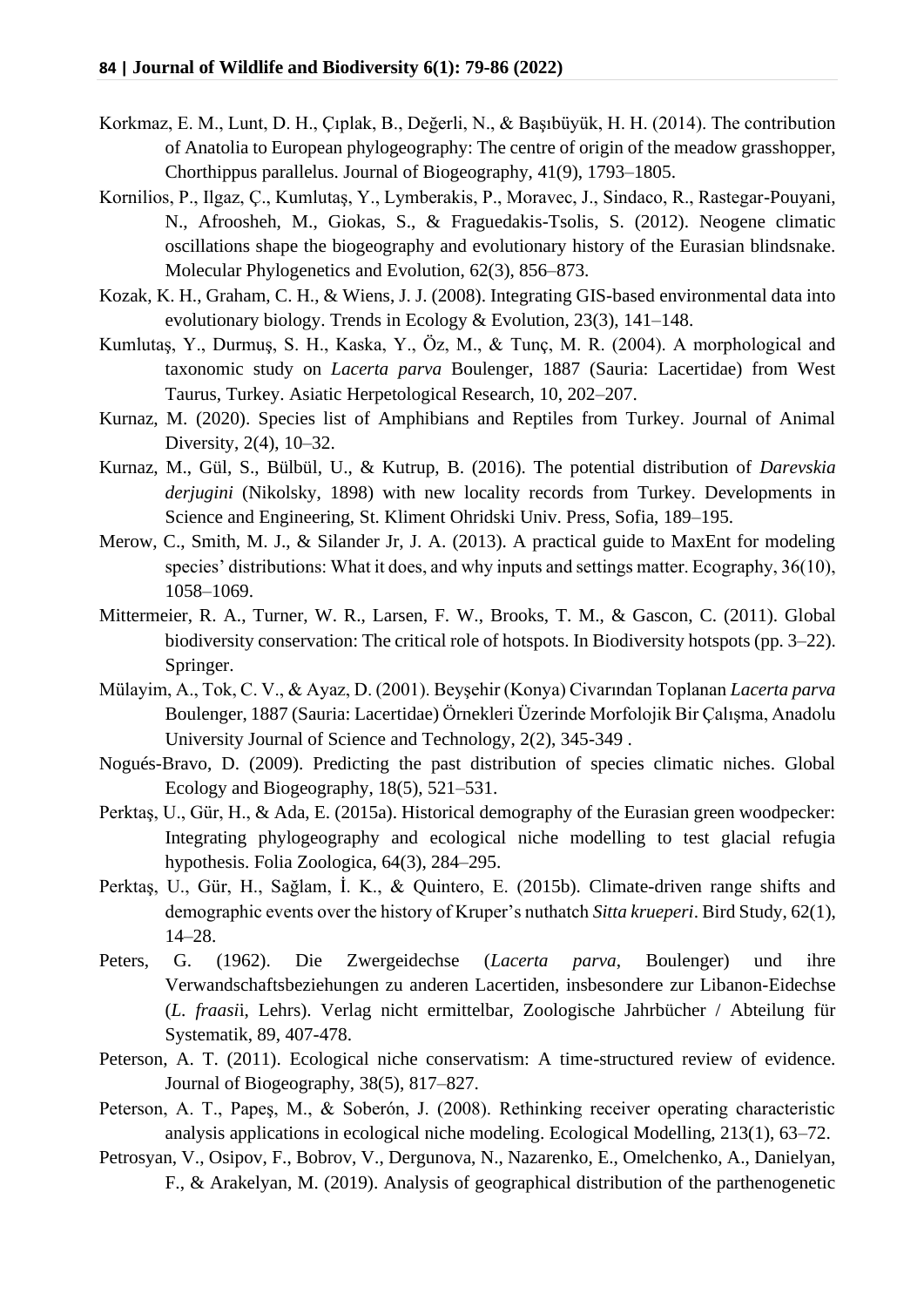rock lizard *Darevskia armeniaca* and its parental species (*D. mixta*, *D. valentini*) based on ecological modelling. Salamandra, 55(3), 173–190.

- Phillips, S. J., Anderson, R. P., & Schapire, R. E. (2006). Maximum entropy modeling of species geographic distributions. Ecological Modelling, 190(3–4), 231–259.
- Phillips, S. J., Dudík, M., & Schapire, R. E. (2017). Maxent software for modeling species niches and distributions (Version 3.4. 1). Biodiversity Informatics.
- Provan, J., & Bennett, K. D. (2008). Phylogeographic insights into cryptic glacial refugia. Trends in Ecology & Evolution, 23(10), 564–571.
- R. Core Team. (2018). R: A language and environment for statistical computing, R foundation for statistical computing. Vienna: R Core Team; 2018.
- Rivera, J. A., Rich, H. N., Michelle Lawing, A., Rosenberg, M. S., & Martins, E. P. (2021). Occurrence data uncover patterns of allopatric divergence and interspecies interactions in the evolutionary history of *Sceloporus* lizards. Ecology and Evolution, 11(6), 2796–2813.
- Rokas, A., Atkinson, R. J., Webster, L., Csóka, G., & Stone, G. N. (2003). Out of Anatolia: Longitudinal gradients in genetic diversity support an eastern origin for a circum-Mediterranean oak gallwasp *Andricus quercustozae*. Molecular Ecology, 12(8), 2153– 2174.
- Sarıkaya, M. A., Zreda, M., Çiner, A., & Zweck, C. (2008). Cold and wet Last Glacial Maximum on Mount Sandıras, SW Turkey, inferred from cosmogenic dating and glacier modeling. Quaternary Science Reviews, 27(7–8), 769–780.
- Schmitt, T. (2009). Biogeographical and evolutionary importance of the European high mountain systems. Frontiers in Zoology, 6(1), 1–10.
- Schönswetter, P., Stehlik, I., Holderegger, R., & Tribsch, A. (2005). Molecular evidence for glacial refugia of mountain plants in the European Alps. Molecular Ecology, 14(11), 3547–3555.
- Şekercioğlu, Ç. H., Anderson, S., Akçay, E., Bilgin, R., Can, Ö. E., Semiz, G., Tavşanoğlu, Ç., Yokeş, M. B., Soyumert, A., & Ipekdal, K. (2011). Turkey's globally important biodiversity in crisis. Biological Conservation, 144(12), 2752–2769.
- Sindaco, R., Venchi, A., Carpaneto, G. M., & Bologna, M. A. (2000). The reptiles of Anatolia: A checklist and zoogeographical analysis. Biogeographia–The Journal of Integrative Biogeography, 21(1), 441-554.
- Ülker, E. D., Tavşanoğlu, Ç., & Perktaş, U. (2018). Ecological niche modelling of pedunculate oak (*Quercus robur*) supports the 'expansion–contraction'model of Pleistocene biogeography. Biological Journal of the Linnean Society, 123(2), 338–347.
- Unal, Y., Kindap, T., & Karaca, M. (2003). Redefining the climate zones of Turkey using cluster analysis. International Journal of Climatology: A Journal of the Royal Meteorological Society, 23(9), 1045–1055.
- Varga, Z. (2009). Extra-Mediterranean refugia, post-glacial vegetation history and area dynamics in Eastern Central Europe. In Relict species (pp. 57–87). Springer.
- Waltari, E., Hijmans, R. J., Peterson, A. T., Nyári, A. S., Perkins, S. L., & Guralnick, R. P. (2007). Locating Pleistocene refugia: Comparing phylogeographic and ecological niche model predictions. PLoS One, 2(7), e563.
- Watanabe, M., Suzuki, T., O'ishi, R., Komuro, Y., Watanabe, S., Emori, S., Takemura, T., Chikira, M., Ogura, T., & Sekiguchi, M. (2010). Improved climate simulation by MIROC5: Mean states, variability, and climate sensitivity. Journal of Climate, 23(23), 6312–6335.